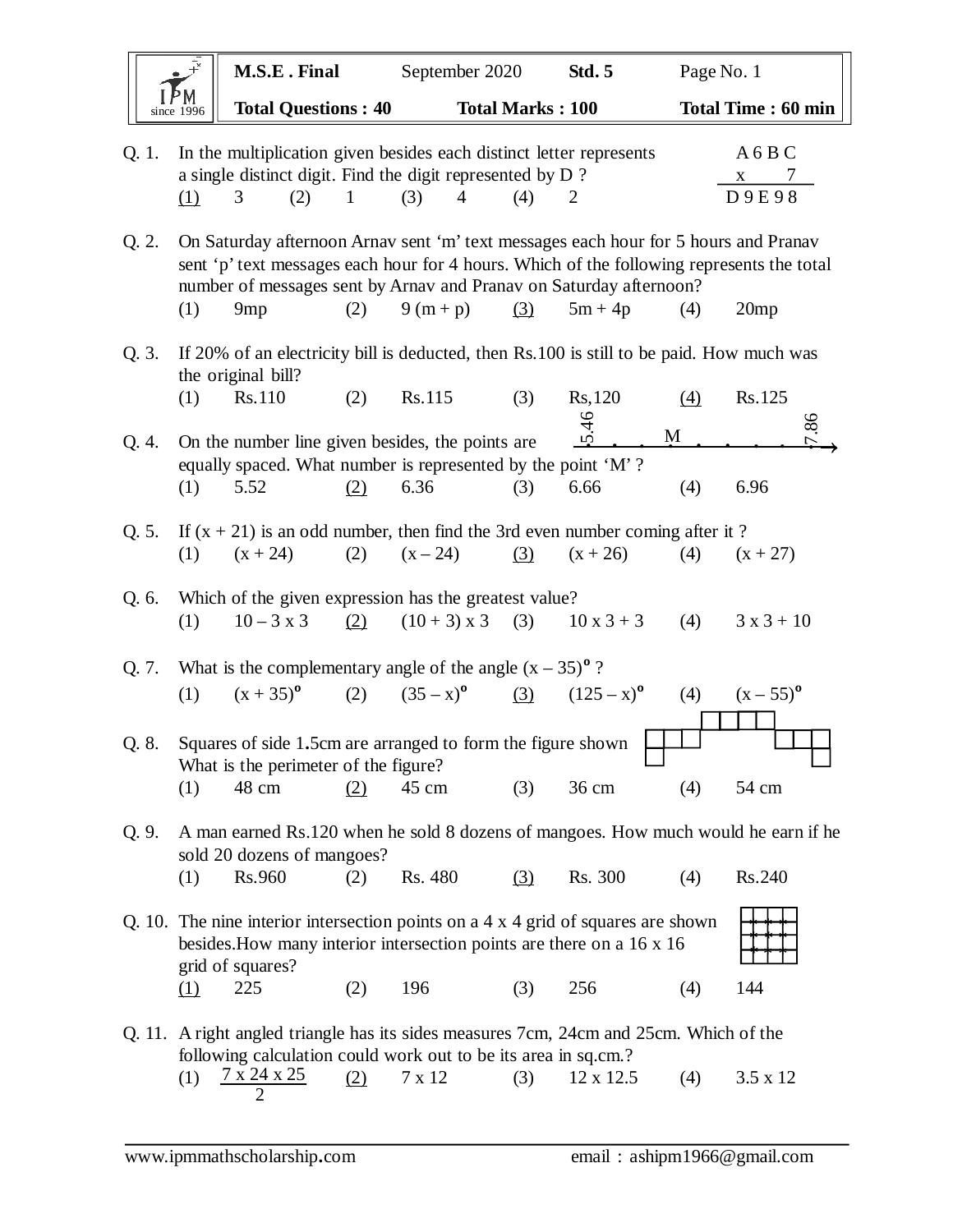Q. 12. In April Harry bought a saddle for his horse for Rs. 100. In May he sold it for Rs.200. In June he was sorry he had sold it, so he bought it back for Rs.300. In July he got tired of it, so he sold it for Rs.400. Which of the following is true outcome of his trasactions? (1) Loss of Rs.100 (2) Profit of Rs.100 (3) Profit of Rs.200 (4) No Profit nor Loss

Q. 13. A square is cut along the centre of its side to make two identical rectangles. If the perimeter of each rectangle is 48 cm, then the perimeter of the square is: (1) 96 cm (2) 144 cm (3) 72 cm (4) 64 cm ----------

## Q. 14. Find the value of 'x' in the equation  $3x + 7 = 1 - 2x$

(1)  $\frac{1}{5}$  (2)  $-\frac{1}{6}$  (3)  $-\frac{9}{5}$  (4) 1 5 7 6  $-\frac{7}{6}$  (3)  $-\frac{6}{6}$ 5  $(4) - 6$ 

Q. 15. A fruit seller sells only apples(A), mangoes(M) and oranges(O). The total number of A and M with him are 400, the total number of M and O he has is 300, and the total numbers of A and O he has is 440. If he sells 100 fruits of each type, how many fruits of each type are remaining with him?

- (1)  $A= 270$ ,  $M = 100 \& O = 50$   $(2)$   $A= 170$ ,  $M = 30 \& O = 70$
- (3)  $A = 300$ ,  $M = 200 \& O = 140$  (4)  $A = 150$ ,  $M = 60 \& O = 50$

## Q. 16. In which of the numbers given below will the difference between the place values of the digit 9 and 7 be 83000?

(1)  $1907000$  (2)  $109700$  (3)  $197000$  (4)  $91700$ 

Q. 17. Three electronic bells beep after every 2, 5 and 8 minutes. If they all beeped together at 10:00 a.m when will they beep together the next time ? (1) 10: 40 a.m. (2) 10:  $32$  a.m. (3) 10:  $30$  a.m. (4) 11:  $20$  a.m.

- Q. 18. In what time will Rs.25 become Rs.37 at 16% p.a. simple interest? (1) 6 months (2) 2 years (3) 3 years (4) 2 years 6 months Q. 19. If  $\frac{5}{8}$  of the teachers of a coaching class plays chess,  $\frac{3}{8}$  teachers play carrom and  $\frac{1}{4}$  play both chess and carrom. What fraction of the teachers play neither of the two games? (1)  $\frac{1}{4}$  (2)  $\frac{1}{8}$  (3)  $\frac{1}{2}$  (4) 0 8 3 8 4 1 4 8 1 2
- Q. 20. An ant moves 15 feet per minute. How many feet does it travel in 24 minutes and 40 seconds? (1) 360 ft.  $(2)$  370 ft.  $(3)$  385 ft.  $(4)$  365 ft.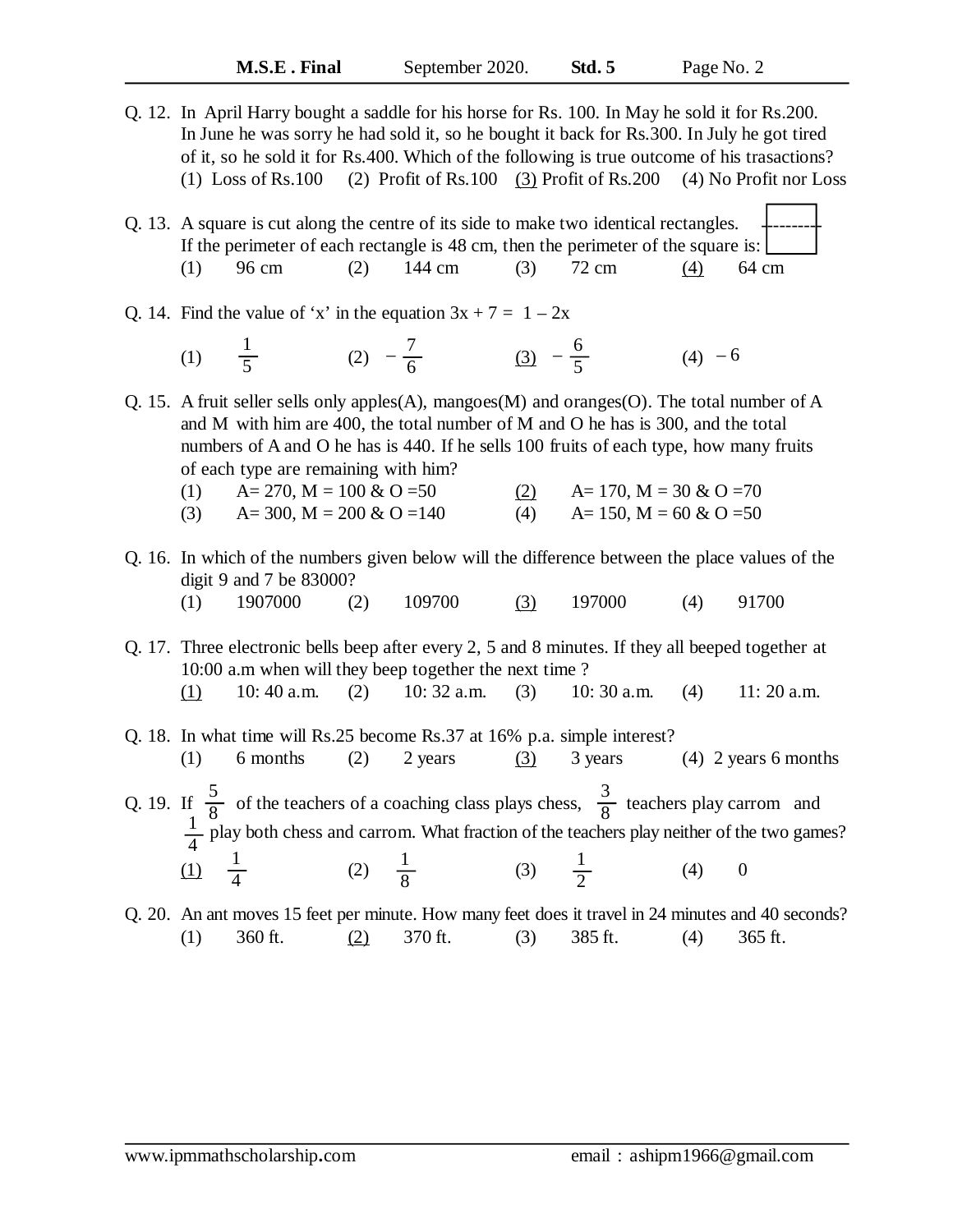| Q. 21. Krina used her calculator and multiplied a number by 20 instead of by 2. What could<br>she now do to obtain the correct answer?<br>$(1)$ Divide by 20<br>$(2)$ Divide by 40<br>(3) Multiply by $0.5$ (4) Multiply by $0.1$ |                        |            |                                    |            |                     |  |
|-----------------------------------------------------------------------------------------------------------------------------------------------------------------------------------------------------------------------------------|------------------------|------------|------------------------------------|------------|---------------------|--|
| Q. 22. If $\frac{a}{b} = 2$ , what is the value of $\frac{4b}{a}$ ?                                                                                                                                                               |                        | (1)<br>(3) | $\boldsymbol{0}$<br>$\overline{2}$ | (2)<br>(4) | 1<br>$\overline{4}$ |  |
| Q. 23. The sum of two consecutive prime numbers is 42. What is the difference of those two<br>prime numbers?<br>$\overline{2}$<br>(2)<br>(1)                                                                                      | $\overline{4}$         | (3) 5      |                                    | (4)        | 3                   |  |
| Q. 24. A man takes up a work to be completed in 30 days for Rs. 27000. He works for 18 days<br>and then leaves. If you were the employer, how much would you pay him?<br>Rs.16000<br>(1)<br>(2)                                   | Rs.18000               | (3)        | Rs.16200                           | (4)        | Rs.18400            |  |
| Q. 25. Find the least number that must be added to 1300 so as to get a perfect square number?<br>(1)<br>61<br>(2)                                                                                                                 | 65                     | (3)        | 64                                 | $\Delta$   | 69                  |  |
| Q. 26. Simplify using BODMAS : $778 - [5 + 3 \text{ of } (25 - 2 \text{ x } 10)]$<br>(2)<br>(1)<br>83                                                                                                                             | 738                    | (3)        | 758                                | (4)        | 788                 |  |
| Q. 27. The length and width of a rectangle are 12 cm and 8 cm respectively. Another rectangle<br>whose area is same as the first rectangle, has length 16 cm. What could be the width of<br>this rectangle?                       |                        |            |                                    |            |                     |  |
| (1)<br>8 cm                                                                                                                                                                                                                       | $10 \text{ cm}$<br>(2) | (3)        | 4 cm                               | (4)        | 6 cm                |  |
| Q. 28. Ajay writes the sequence : 3, 14, 25, 36,  Which of the following numbers can<br>appear in his sequence?                                                                                                                   |                        |            |                                    |            |                     |  |
| 114<br>(2)<br><u>(1)</u>                                                                                                                                                                                                          | 111                    | (3)        | 110                                | (4)        | 113                 |  |
| Q. 29. The H.C.F. of 513, 1134 and 1215 is:<br>18<br>(1)<br>(2)                                                                                                                                                                   | 27                     | (3)        | 15                                 | (4)        | 33                  |  |
| Q. 30. Kedar borrowed Rs.12000 from his friend at simple interest. He returned his friend<br>Rs.15600 in full settelment of his loan after 5 years. What was the rate of interest<br>charged by his friend?                       |                        |            |                                    |            |                     |  |
| 6% p.a.<br>(2)<br>$\Omega$                                                                                                                                                                                                        | 5% p.a.                | (3)        | 12% p.a                            | (4)        | 8% p.a.             |  |
| Q. 31. A hospital stores one type of medicine in a 2-decagram container. How many 1-milligram<br>doses are there in a 2-decagram container?                                                                                       |                        |            |                                    |            |                     |  |

(1) 0**.**002 (2) 200 (3) 2000 (4) 20000